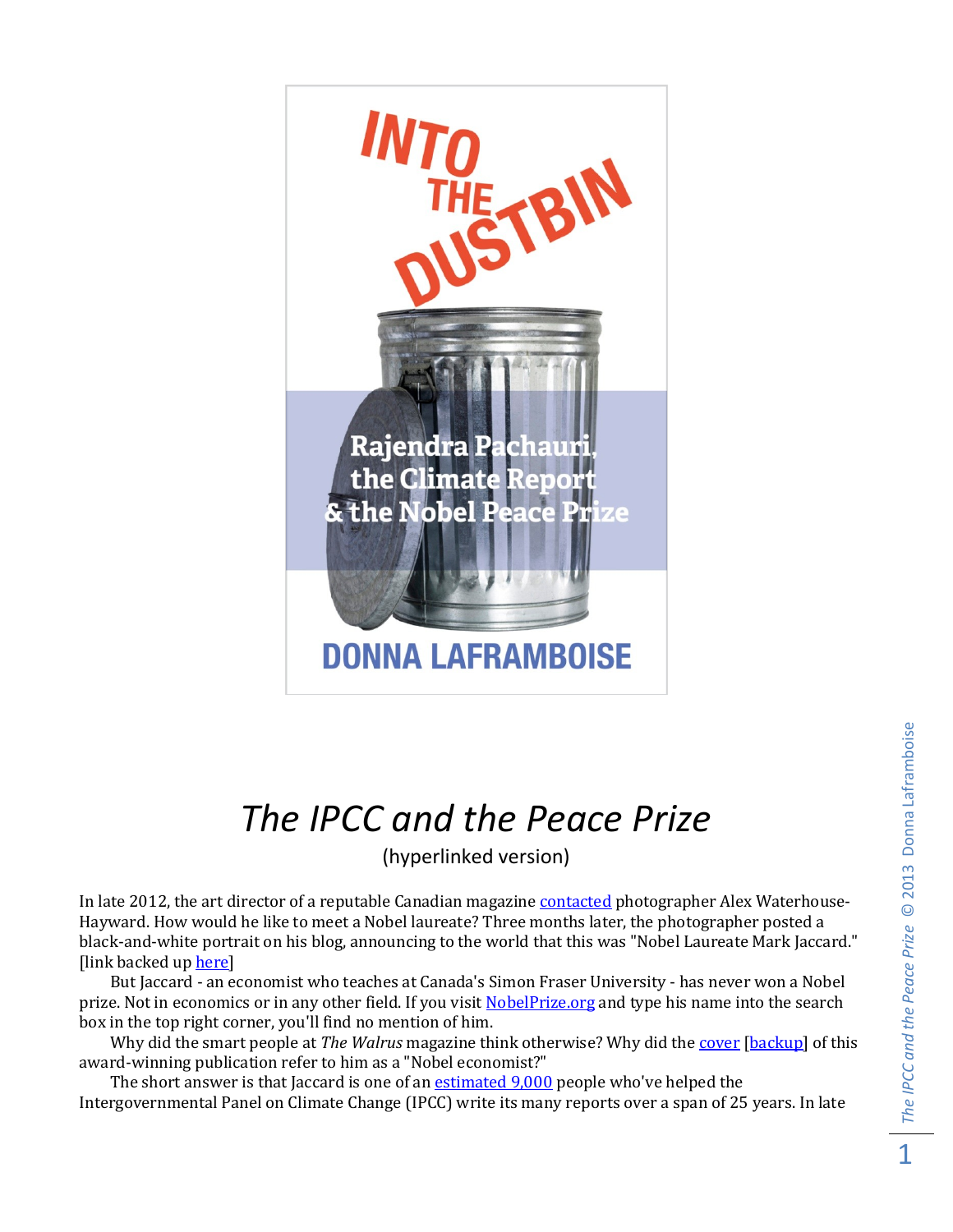2007, following news that this UN body had been awarded the Nobel Peace Prize jointly with Al Gore, the IPCC's chairman profoundly over-stepped his authority[. Writing](http://www.csiro.au/en/Organisation-Structure/Divisions/Marine--Atmospheric-Research/NobelPeacePrizeWinners.aspx) to IPCC-affiliated academics en masse, Rajendra Pachauri proclaimed: "This makes each of you Nobel Laureates." <u>[\[backup](http://www.webcitation.org/6CJNwoJl0)</u>; see note<sup>1</sup> below.]

Everyone should have understood that this was mere rhetorical flourish. When an individual wins a Nobel Prize, they are contacted directly by Nobel officials. As Australian researcher John McLean would later [tell](http://theconversation.com/hurricane-sandy-mixes-super-storm-conditions-with-climate-change-10388) meteorologist Kevin Trenberth, "Pachauri can't hand-out laureates like cups of coffee, and you, Kevin, surprise me by seeming to believe that he can." [\[backup\]](http://www.webcitation.org/6JHYFqtm5)

The IPCC is [not the first organization](http://nofrakkingconsensus.com/2011/01/24/all-for-a-nobel-cause/) to receive the Peace Prize. In [1977,](http://www.nobelprize.org/nobel_prizes/peace/laureates/1977/) it went to Amnesty International. In [1999,](http://www.nobelprize.org/nobel_prizes/peace/laureates/1999/) it was Doctors Without Borders. In between, in [1988,](http://www.nobelprize.org/nobel_prizes/peace/laureates/1988/) it was UN peacekeeping forces.

It would be odd, indeed, if someone who used to work for Amnesty International - or who once served in a peacekeeping capacity - went around calling themselves a Nobel laureate. Most of us would regard such a claim as evidence of an insecure ego run amok.

But the climate world isn't a normal one. Instead, it resembles the Wild West. Poorly socialized adolescents swagger and bluster, grownups are in short supply, and the sheriffs turn out to be as lawless as everyone else.

*The Walrus* misled its readers because a significant part of the climate community chose to embrace a Nobel fiction. These people took a lofty tribute and dishonoured it. Why? Because it exaggerated their own importance. It enhanced their personal prestige. No doubt, it helped some of them meet girls.

Jaccard is by no means an IPCC mover and shaker. He was [among 23 people](http://nofrakkingconsensus.com/2012/05/24/the-activist-economist-the-ipcc-part-1/) who worked on one chapter (out of 47) of the IPCC's [1995 report.](http://nofrakkingconsensus.files.wordpress.com/2012/05/sar_jaccard.pdf) Along with 24 others, he helped write a second chapter. The role he played was so minor that, when he co-authored a 2007 book on climate change with a prominent Canadian journalist, his IPCC involvement [wasn't even mentioned.](http://nofrakkingconsensus.com/2012/05/26/the-activist-economist-the-ipcc-part-2/) Shortly afterward, however, he suddenly became a nobelist.

In 2008, an activist group issued a **press release** about a report written by Jaccard. The release described him as "a winner of the 2007 Nobel Peace Prize." [\[backup;](http://www.webcitation.org/6JHYuKntg) see note<sup>2</sup>] In 2009, a public library hosted an event in which he delivered the keynote address. Th[e poster](https://nwep.ca/system/files/nwep%20agm%20poster%20AI%20%5BConverted%5D.pdf) advertising the event featured his photograph alongside large lettering that identified him as an "author and Nobel Laureate." [\[backup\]](http://www.webcitation.org/6GalPrvKl)

[For years,](http://nofrakkingconsensus.com/2013/05/14/speakers-bureau-still-says-jaccard-is-a-nobel-laureate/) an [online listing](http://web.archive.org/web/20101127172617/http:/nsb.com/speakers/view/mark-jaccard) at Canada's National Speakers Bureau said Jaccard was a "Nobel Peace-Prize Winner" (this was changed to "Climate Change Expert" sometime after mid-May, 2013).<sup>3</sup>

In 2011, when Jaccard submitted [written testimony](http://www.bcuc.com/Documents/Proceedings/2011/DOC_29118_C12-5_CORIX_%20Evidence-Dr-M-Jaccard.pdf) to a British Columbia Utilities Commission inquiry, he declared:

I have been honoured with the Nobel Peace Prize (2007) as an author with the Intergovernmental Panel on Climate Change... [\[backup\]](http://www.webcitation.org/6Gc4yMYxc)

Jaccard's employer, Simon Fraser University, has [told the world](http://www.sfu.ca/sfunews/stories/2013/jaccard-goes-to-washington.html) that he is a Nobel laureate. [\[backup\]](http://www.sfu.ca/sfunews/stories/2013/jaccard-goes-to-washington.html) So have journalists.<sup>4</sup>

In [April 2013,](http://nofrakkingconsensus.com/2013/04/16/mark-jaccard-counterfeit-nobel-laureate/) the public relations firm Hoggan & Associates issued a [press release](http://www.marketwatch.com/story/canadian-nobel-laureate-testifies-keystone-xl-pipeline-refusal-an-important-step-in-addressing-climate-change-2013-04-10) concerning Jaccard's appearance before a US congressional subcommittee. Its headline began with these words: "Canadian Nobel

 $\overline{\phantom{a}}$ 

<sup>&</sup>lt;sup>1</sup> Independent corroboration of Pachauri's proclamation appears <u>[here](http://www2.umt.edu/urelations/mainhall/1107/1107.htm) [\[backup](http://www.webcitation.org/6JHXK7lMg)], here [\[backup\]](http://www.webcitation.org/6JHXQVVbz),</u> and <u>here</u> [\[backup\]](http://www.webcitation.org/6JHXbaBhl).

<sup>&</sup>lt;sup>2</sup> This entity describes itself as "an advocacy group" <u>here [backup</u>].

<sup>&</sup>lt;sup>3</sup> More info about Jaccard's speakers' bureau profile [here,](http://nofrakkingconsensus.com/2013/07/23/mark-jaccard-re-writes-history/) [here,](http://www.webcitation.org/6GbmXK32d) and [here.](http://www.webcitation.org/6JHZZ7VpO)

<sup>&</sup>lt;sup>4</sup> Examples of media stories that claim Jaccard is a Peace Prize winner & Nobel laureate are <u>[here](http://www.cbc.ca/news/canada/british-columbia/story/2012/05/05/bc-jaccard-coal-protest.html) [\[backup\]](http://www.webcitation.org/6GakOvT3r), [here](http://www.vancouverobserver.com/blogs/earthmatters/public-discussion-should-citizens-concerned-about-climate-change-consider) [[backup\]](http://www.webcitation.org/6JHZw7mbh)</u>, and [here](http://metronews.ca/news/vancouver/214364/nobel-prize-winner-among-anti-coal-protesters-arrested-in-white-rock/) [\[backup\]](http://www.webcitation.org/6JHa9rfND).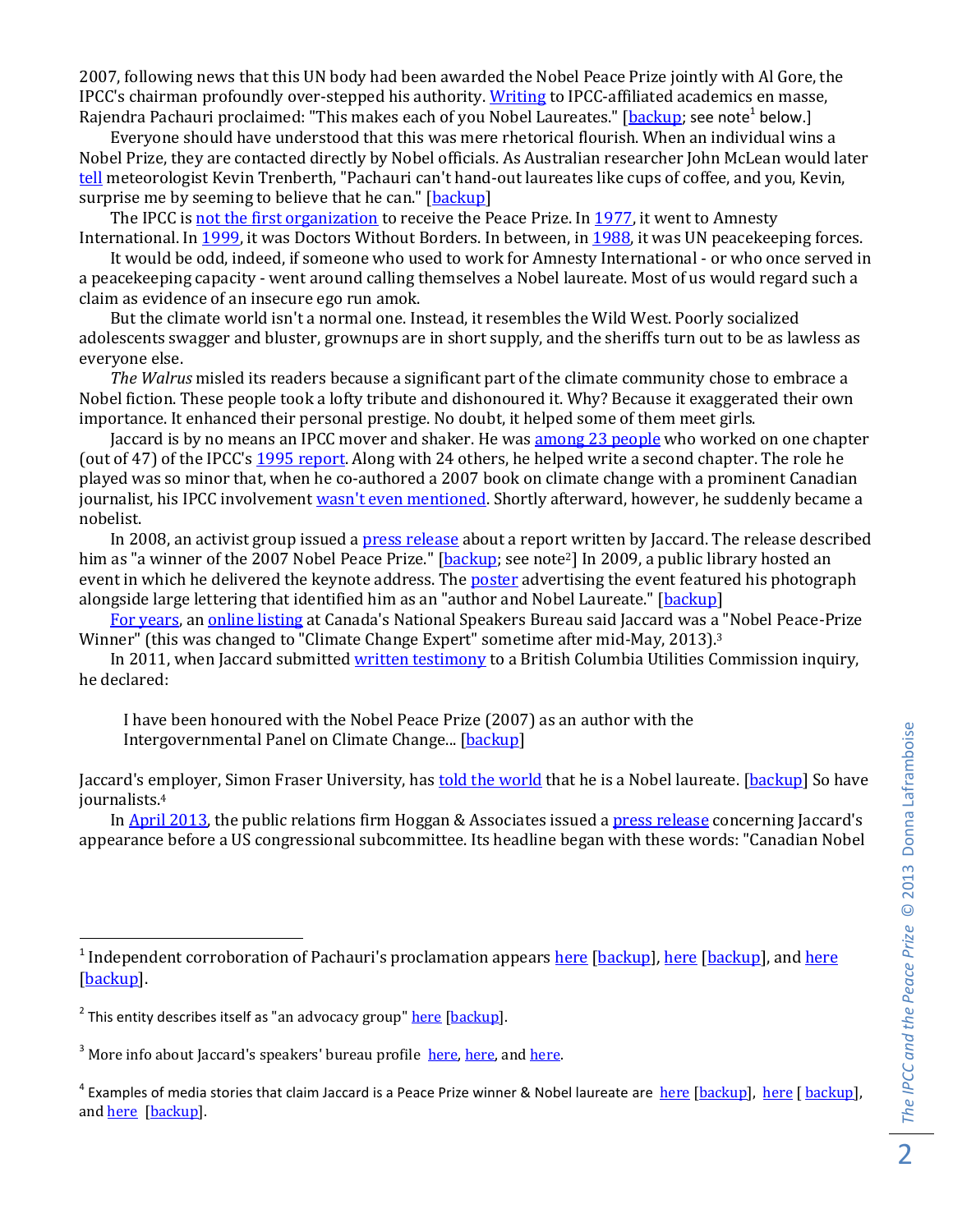Laureate Testifies..."<sup>5</sup> The next day, a [headline](http://www2.canada.com/calgaryherald/news/story.html?id=970e9f01-bbc3-4c54-9b43-d2a3205284c8&p=2) on the front page of a Canadian newspaper dutifully referred to Jaccard as a "Nobel winner." [\[backup\]](http://www.webcitation.org/6FvaodBlc)

Because the IPCC is an international body, there are many Jaccards, in many countries.<sup>6</sup> And on the world's stage, the chairman himself has been setting the worst possible example. The fact that Pachauri attended a ceremony and delivered an acceptance speech on behalf of his organization did not magically transform him, personally, into a Nobel laureate. There should have been no confusion on this point since the prize money wasn't given to Pachauri - it was bestowed on the IPCC, which used it to fun[d scholarships.](http://www.ipcc.ch/ipcc-scholarship-programme/ipcc_scholarshipprogramme.shtml#tabs-3) [\[backup\]](http://www.webcitation.org/6JHbE1U2o)

But the pixie dust that elevated thousands of IPCC authors to the status of Nobel laureates apparently extended to Pachauri, as well. The first thing Amazon.com [tells us](http://www.amazon.com/Return-to-Almora-ebook/dp/B00DBTHBZY/ref=sr_1_2?s=books&ie=UTF8&qid=1377951135&sr=1-2&keywords=return+to+almora) about his 2010 novel, *Return to Almora*, is that it was written by a "Nobel laureate." [\[backup\]](http://www.webcitation.org/6JHbP8kco)

Take a spin with an Internet search engine and thousands of news articles, interviews, videos, and [photos](http://www.gettyimages.ca/detail/news-photo/nobel-peace-prize-winner-rajendra-pachauri-chairman-of-the-news-photo/77394788?Language=en-US) [\[photo example backup\]](http://www.webcitation.org/6JHjAbV6n) all promulgating the myth that Pachauri has personally received a Nobel prize will present themselves. In many of these cases, the implication is that the public should pay special attention to what Pachauri is saying. He isn't just anyone, we're told - he's a Nobel laureate. Except that he's not.

Among those who've erroneously described Pachauri as a nobelist we find:

- the U[S Secretary of State](http://www.state.gov/secretary/remarks/2013/06/211013.htm) [backed up [here\]](http://www.webcitation.org/6JHjbblUf)
- the office of the **Prime Minister of Norway** [backed u[p here\]](http://www.webcitation.org/6JHjpjgfc)
- th[e Mayor of London](http://www.london.gov.uk/media/mayor-press-releases/2007/11/london-mayor-and-nobel-prize-winner-dr-rajendra-k-pachauri-urge-city-cooperation-to-tackle-climate-change) [backed u[p here\]](http://www.webcitation.org/6JHjviAVA)
- th[e New York Academy of Sciences](http://www.nyas.org/asset.axd?id=25dd9199-70a1-4936-97c8-50398ac1ca04&t=633912003861130000) [magazine cover backed up [here\]](http://nofrakkingconsensus.files.wordpress.com/2013/08/ny_academyofsciences_2009magazine.pdf)
- th[e United Nations Environment Programme](http://www.unep.org/climatechange/UNEParchive/Day8/tabid/2529/Default.aspx) [backed up [here\]](http://www.webcitation.org/6JHkz0epe)
- the U[N Economic Commission for Africa](http://appablog.wordpress.com/2007/12/12/eca-to-establish-african-climate-policy-centre-with-nobel-prize-winner-pachauri/) [backed u[p here\]](http://www.webcitation.org/6JHlgnZOE)
- $\bullet$  [UNICEF](http://www.unicef.org.uk/UNICEFs-Work/What-we-do/Issues-we-work-on/Climate-change/Dr-Rajendra-Pachauri-on-climate-change/) [backed u[p here\]](http://www.webcitation.org/6JHlBcvDH)
- th[e World Bank](http://web.worldbank.org/WBSITE/EXTERNAL/PROJECTS/0,,contentMDK:22507014~pagePK:41367~printPK:8795~piPK:51533~theSitePK:40941,00.html) [backed u[p here\]](http://www.webcitation.org/6JHl4GGm8)
- th[e Asian Institute of Technology](http://www.ait.ac.th/news-and-events/2011/news/nobel-laureate-advocates-new-development-path/#.UfAqNm37YQk) [backed u[p here\]](http://www.webcitation.org/6JHlF87mS)
- th[e World Wildlife Fund](http://www.wwf.org.uk/how_you_can_help/get_your_business_involved/one_in_five_challenge/) (WWF) [backed up [here\]](http://www.webcitation.org/6JHllpELn)
- $\bullet$  [350.org](http://350.org/en/about/blogs/rajendra-pachauri-worlds-will-tackle-climate-change-irresistible) [backed up [here\]](http://www.webcitation.org/6JHlrdyOA)
- [EarthDay.org](http://www.earthday.org/global-advisory-committee) [backed up [here\]](http://www.webcitation.org/6JHlvw5Jo)
- [DemocracyNow.org](http://www.democracynow.org/2011/12/7/nobel_winning_ipcc_chair_rajendra_pachauri) [backed u[p here\]](http://www.webcitation.org/6JHm3fcpK)
- th[e Swiss Broadcasting Corporation](http://www.swissinfo.ch/eng/politics/Nobel_Prize_winner_slams_climate_efforts.html?cid=36580) [backed up [here\]](http://www.webcitation.org/6JHm78MN2)
- th[e Australian Broadcasting Corporation](http://www.abc.net.au/7.30/content/2009/s2700047.htm) [backed up [here\]](http://www.webcitation.org/6JHmBf9H1)
- $\bullet$  the **[BBC](http://www.bbc.co.uk/news/business-18067584)** [backed up [here\]](http://www.webcitation.org/6INJ8Fhnq)
- the *[New York Times](http://www.nytimes.com/2010/01/26/science/26tier.html)* [backed up [here\]](http://www.webcitation.org/6JHmIPdHh)
- the *[Japan Times](http://www.japantimes.co.jp/news/2008/06/22/national/nobel-laureate-raps-japan-for-avoiding-midterm-carbon-goal/#.UfAwf237YQk)* [backed u[p here\]](http://www.webcitation.org/6JHmOGgbq)
- Germany's news weekly, *[Der Spiegel](http://www.spiegel.de/international/world/confidence-melting-away-can-climate-forecasts-still-be-trusted-a-674087.html)* [backed u[p here\]](http://www.webcitation.org/6INJYzDj3)
- the *[Vancouver Sun](http://www.canada.com/vancouversun/news/story.html?id=ea4d1ddd-900e-4126-aa60-b3ad6e5ff516)* [backed u[p here\]](http://www.webcitation.org/6JHmWQhEa)
- *[The Times of India](http://articles.timesofindia.indiatimes.com/2013-01-07/kolkata/36192042_1_yale-s-climate-rajendra-k-pachauri-climate-and-energy)* [backed up <u>here]</u>

This fiction has also infected university campuses. In 2009, North Carolina State University issued a press release titled *[Nobel Laureate to Deliver Fall Commencement Address at NC State](http://news.ncsu.edu/releases/fall09commencement/)*. Judging by its first sentence - which describes Pachauri as a Nobel Prize winner and NC State alumnus - everyone who attended that event was misinformed in this regard. [[backup\]](http://www.webcitation.org/6JHnGzi8Z)

 $\overline{\phantom{a}}$ 

<sup>&</sup>lt;sup>5</sup> Press release is backed up <u>here</u>. Another version of it appears <u>here</u> [<u>backup]</u>.

<sup>&</sup>lt;sup>6</sup> See <u>here</u> and <u>here</u> for examples.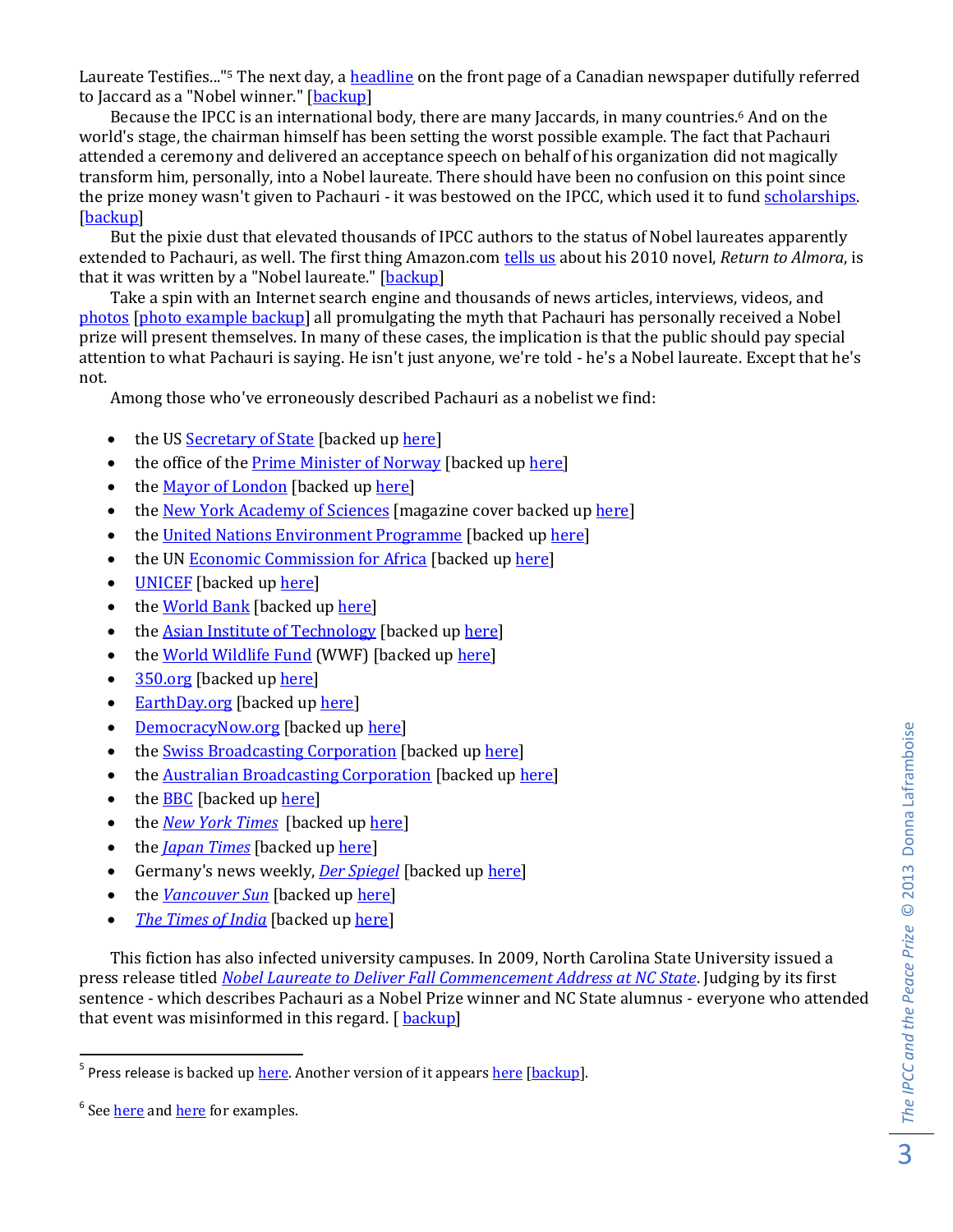Yale University's *Environment 360* magazine, a prestigious, specialist publication that should know better, titled an article *[A Conversation with Nobel Prize Winner Rajendra Pachauri](http://e360.yale.edu/feature/a_conversation_with_nobel_prize_winner_rajendra_pachauri/2006/)*. [\[backup\]](http://www.webcitation.org/6JHnM0lu0)

A few years ago, Utrecht University, in the Netherlands, sponsored a [lecture](http://www.uu.nl/faculty/geosciences/EN/studying/informationforstudents/current/Pages/bs-ms-masterclassRajendraPachauri.aspx) by "Nobel Laureate Rajendra Pachauri" as part of a masters degree program. [\[backup\]](http://www.webcitation.org/6JHnVMisz)

The University of Eastern Finland has gone so far as to make "Nobel Prize Winner, IPCC Chair Dr Pachauri" its [first honorary professor.](http://koliforum.fi/nobel-prize-winner-dr-pachauri-appointed-as-uef-honorary-professor/) [\[backup\]](http://www.webcitation.org/6JHnaSJub)

Australia's Deakin University, when announcing the opening of a research centre in cooperation with Pachauri's TERI institute, [told the world](http://www.deakin.edu.au/research/stories/2010/11/27/deakin-university-and-teri-launch-new-centre) it was partnering with a "Nobel Prize winner." [\[backup\]](http://www.webcitation.org/6JHnk63ez)

And then there's [that](https://gustavus.edu/events/nobelconference/nobelfoundation/degrees.php) list on the website of Gustavus Adolphus College, near Minneapolis. It enumerates the Nobel laureates on whom this institution has also bestowed an honourary doctorate. Currently, Pachauri's name appears first. **[\[backup\]](http://www.webcitation.org/6JHnnhF2t)** 

To recap, then: Pachauri elevated thousands of people, including himself, to the status of Nobel laureates. And no one called him on it. Not the Nobel committee. Or the UN bodies that established the IPCC. Or the media.

Did we all lose our minds?

The world's science academies deserve special scrutiny in this regard. Why do they remain mute, year after year, when Pachauri and others are being falsely described as Nobel laureates? If the public can't count on science academies to police a matter this straightforward, what purpose do they serve?

But let us circle back to economist Jaccard. He is a special advisor to the Climate Action Team - which operates under the auspices of the Ministry of Environment, in the Canadian province of British Columbia.

It is a rare occurrence to find oneself in the same room as a Nobel laureate. But according to an official [government web page,](http://www.env.gov.bc.ca/cas/mitigation/members.html) when the Climate Action Team meets, eight such personages are present. [\[backup\]](http://www.webcitation.org/6INpAEgiE)The biographical sketches of Ken Denman, Greg Flato, John Fyfe, Werner Kurz, Terry Prowse, John Robinson, Andrew Weaver, and Frederick Wrona all include this identical wording:

His contribution to the Intergovernmental Panel on Climate Change jointly won him the Nobel Peace Prize in 2007 with Al Gore.

When we stretch the truth so extravagantly, this is where we end up. Being one of approximately 9,000 contributors to the IPCC's activities is not equivalent to Al Gore's full half share of the Peace Prize. None of the above-listed gentlemen "won" that prize. When they congregate, a meeting of Nobel laureates is not taking place. For a government website to suggest that this is the case is absurd.

But the absurdity extends further. Late last year, meteorologist Michael Mann filed a defamation lawsuit against two journalists and two publishers. The second paragraph of Mann's [37-page legal document](http://legaltimes.typepad.com/files/michael-mann-complaint.pdf) reads as follows:

Dr. Mann is a climate scientist whose research has focused on global warming. Along with other researchers, he was one of the first to document the steady rise in surface temperatures during the 20th Century and the steep increase in measured temperatures since the 1950s. **As a result of this research, Dr. Mann and his colleagues were awarded the Nobel Peace Prize.** [bold added, [backup\]](http://www.webcitation.org/6JHoAmEbR)

Notice there isn't any mention of the actual recipient of that award - the IPCC. Someone unfamiliar with this matter could be forgiven for thinking that Mann himself was the person at the Nobel podium. On page five, we learn that Mann served as a lead author on a single chapter of the IPCC's 2001 report. At the bottom of page six, this document implies once again that the prize is connected to Mann's own research:

The work of Dr. Mann and the IPCC has received considerable accolades within the scientific community. In 2007, **Dr. Mann shared the Nobel Peace Prize with the other IPCC authors for their work in climate change**, including the development of the Hockey Stick Graph. [bold added]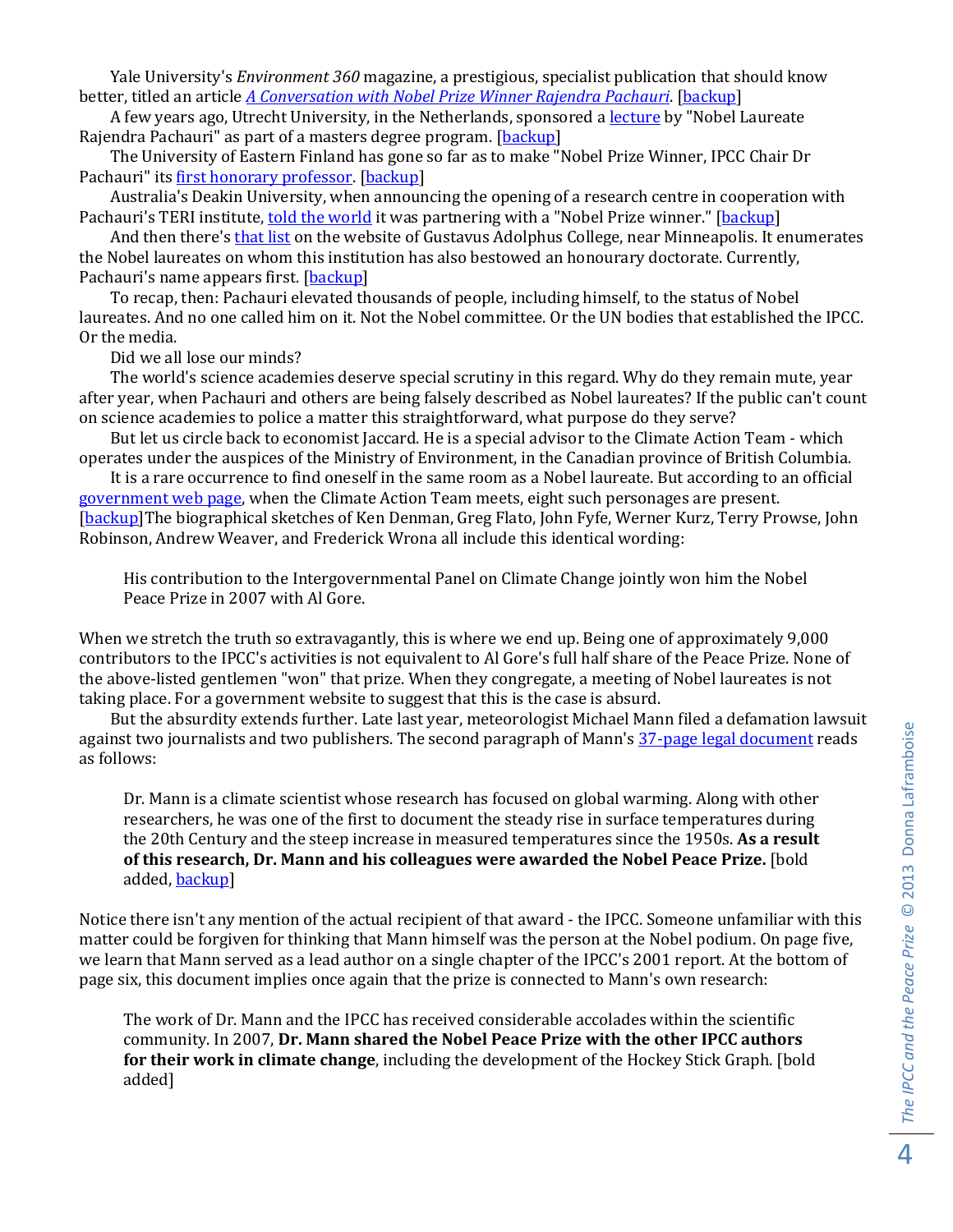But the Peace Prize is not a science honour. It was bestowed on Gore (a politician) and the IPCC for nonscientific reasons. The Nobel committee believes climate change "will increase the danger of war." The prize therefore recognizes the efforts of Gore and the IPCC to educate the world "concerning man-made climate changes and the steps that need to be taken to counteract those changes."

To claim, in the context of legal proceedings, to have received a Nobel Prize on the strength of having contributed to one chapter in one IPCC report is nothing less than comical. But Mann's legal document also suggests he has been elevated to a higher plane of existence:

It is one thing to engage in discussion about debatable topics. It is quite another to attempt to discredit consistently validated scientific research through the professional and personal **defamation of a Nobel prize recipient.** [bold added, see paragraph 5 at the top of [page 3\]](http://legaltimes.typepad.com/files/michael-mann-complaint.pdf)

Apparently, you're being extra naughty if you defame someone who's won a Nobel.

This is the poisoned fruit that Pachauri's pixie dust summoned into existence. When he told thousands of people they were Nobel laureates, the poorly socialized adolescents took him seriously. They started to believe that their own research had received this honour. From that point forward, criticism of their work wasn't just unwelcome, it became intolerable. Anyone challenging them was an anti-science moron.

Eventually, however, hot air deflates. Mann filed his legal papers on October 22, 2012. Less than two weeks later, the IPCC finally began to behave like a grownup. It issued a one-page *[Statement about the 2007](http://www.ipcc.ch/pdf/nobel/Nobel_statement_final.pdf)  [Nobel Peace Prize](http://www.ipcc.ch/pdf/nobel/Nobel_statement_final.pdf)* that flatly contradicts Pachauri's "This makes each of you Nobel Laureates" claim. Here's an excerpt:

The prize was awarded to the IPCC as an organization, and not to any individual associated with the IPCC. Thus it is incorrect to refer to any IPCC official, or scientist who worked on IPCC reports, as a Nobel laureate or Nobel Prize winner. [\[backup\]](http://www.webcitation.org/6CJM7gRit)

After examining Mann's legal document, a journalist had [contacted](http://www.examiner.com/article/professor-mann-claims-to-win-nobel-prize-nobel-committee-says-he-has-not) a Nobel official in an attempt to confirm that Mann was, indeed, the recipient of a Peace Prize. [\[backup\]](http://www.webcitation.org/6JHouIpma) The official said he was not. Presumably, someone from the Nobel organization then quietly suggested to the IPCC that it would be a good idea to clarify this matter.

Although the IPCC posted the above statement on its website, it did not send a copy to the same list of people who received Pachauri's erroneous proclamation years earlier. Nor did it issue a press release.<sup>7</sup>

Despite the fact that the Internet is saturated with accounts that falsely describe Pachauri and other IPCC personnel as Nobel laureates, despite the fact that numerous academics continue to make inaccurate claims about their relationship to the 2007 Peace Prize in their CVs and other biographical material, $8$  setting the record straight isn't an IPCC priority.

## *Dear Donna,*

 $\overline{\phantom{a}}$ 

 $^7$  On July 30, 2013, Jonathan Lynn, the IPCC's head of communications and media relations, replied to some questions with the following:

We posted that *[Peace Prize] statement on our website, in the history section at the mention of the Nobel Prize, at the end of October last year. If I recall correctly we didn't distribute it to media or authors. It was intended to be a timeless document that people can refer to rather than something topical. best wishes Jonathan*

<sup>&</sup>lt;sup>8</sup> See, for example, the CV of Pennsylvania State University Dean, William Easterling, <u>here [\[backup\]](http://www.webcitation.org/6JHs960cv);</u> Susanne Becken's online bio at Australia's Griffith Universit[y here,](http://www.griffith.edu.au/professional-page/susanne-becken/curriculum-vitae) Camille Parmesan's bio on page 114 o[f this](http://www.nap.edu/catalog.php?record_id=18322) US National Academy of Sciences report; Marilyn Brown's [academic bio](http://www.spp.gatech.edu/aboutus/faculty/MarilynBrown) at Georgia Tech [\[backup\]](http://www.webcitation.org/6JHrTFGdW); and Trent University's Chris Furgal'[s CV here](http://cfurgalresearch.files.wordpress.com/2012/11/cfurgal_cv_sept-2012.pdf) [\[backup\]](http://www.webcitation.org/6JHrf6us0)